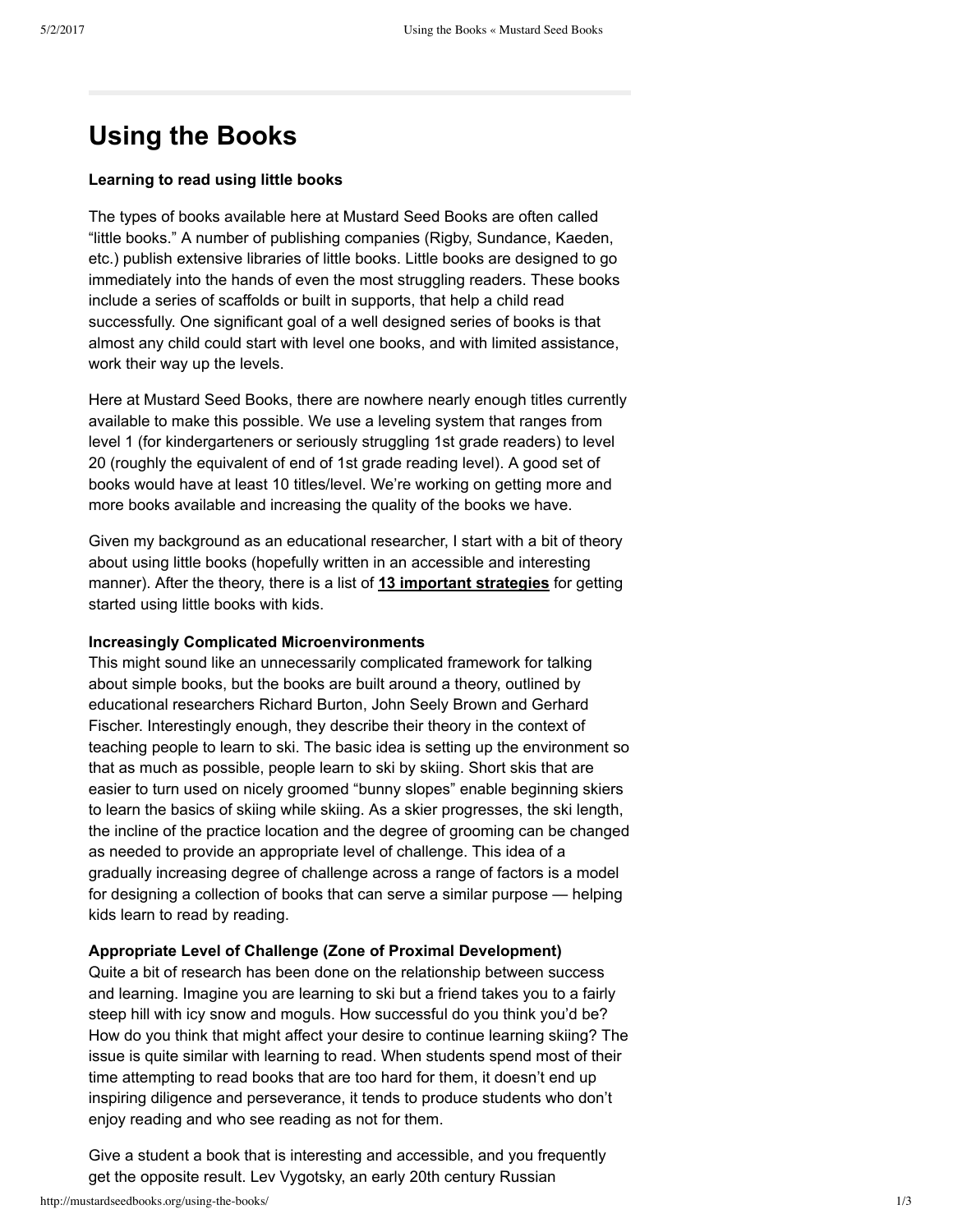psychologist developed an idea he called "the zone of proximal development." The idea is that a child is capable of doing some things on their own, some things with help, and some things are just too hard. Make it too easy and a child gets bored. Make it too hard and they get frustrated. Instructional activities designed so that a child can accomplish the task with a bit of help tend to be the most productive. Jerome Betts, an educational researcher in the 1930′s, came up with a way of thinking about how hard a book is for a given student. If a student can't read 90% of the words in a book successfully, the book is too hard for them. At first pass, that might seem extreme, but 10% or 1 word in 10 in this text you're reading here would mean every line, you'd encounter multiple words you couldn't read.

A second aspect of this rule is that just because a student can figure out a word doesn't mean it counts on the good side of 95%. If a student has to "solve" (i.e. use some strategy to figure out, decode, use the picture, etc.) too many words, their reading becomes laborious, their errors tend to go up, their comprehension tends to go down and enjoyment goes out the window. These books are designed to help a child learn to read by enabling them to read successfully, confidently and enjoyably and gradually extend their capabilities.

13 quick ideas for getting started using little books:

- 1. **Learning to read with little books is pretty different than most other reading programs.** I put this first mainly to encourage you to come to these books willing to try out some new ideas, some new ways of thinking and to see what comes out of it.
- 2. **It's ok to read a book that's too easy**. Reading success is a great experience for struggling readers. The images and ideas in these books will still be fascinating for students and "easy" books build confidence and excitement for more reading. Don't make a child who is ready for chapter books read every book starting at level 1 book before they get to see the harder level books, but don't be worried about ease and success.
- 3. **If a book is too hard or not interesting, it's much better to put it back than struggle through it.** The goal is never to "make it through" a book – that kind of idea leads to frustrated, soon to be ex-readers.
- 4. **A book introduction can help a child read successfully on their own later**. A book introduction can show a child a word they might not know, help them get a language pattern that will be helpful, prime them to pay attention to some information that will be helpful. The goal isn't to prop up a child to enable them to read a book that is too hard, but as a limited support to help the child be successful on their own later.
- 5. **It's great for a kid to get sidetracked by questions about the content of a book.** Some teachers are so focused on "reading instruction" they discourage questions and conversation about books. These books are designed for the opposite strategy. If a book doesn't elicit some type of conversation or engagement, it's probably not the best book for that child.
- 6. **Rereading is essential.** Educational tv discovered during the 80's that kids wanted to watch episodes of a show multiple times before they wanted to see a new episode. Children don't learn everything in a single exposure, things sink in over time. Rereading a book gives a child a chance to fix earlier mistakes, focus on content and make higher level connections and inferences.